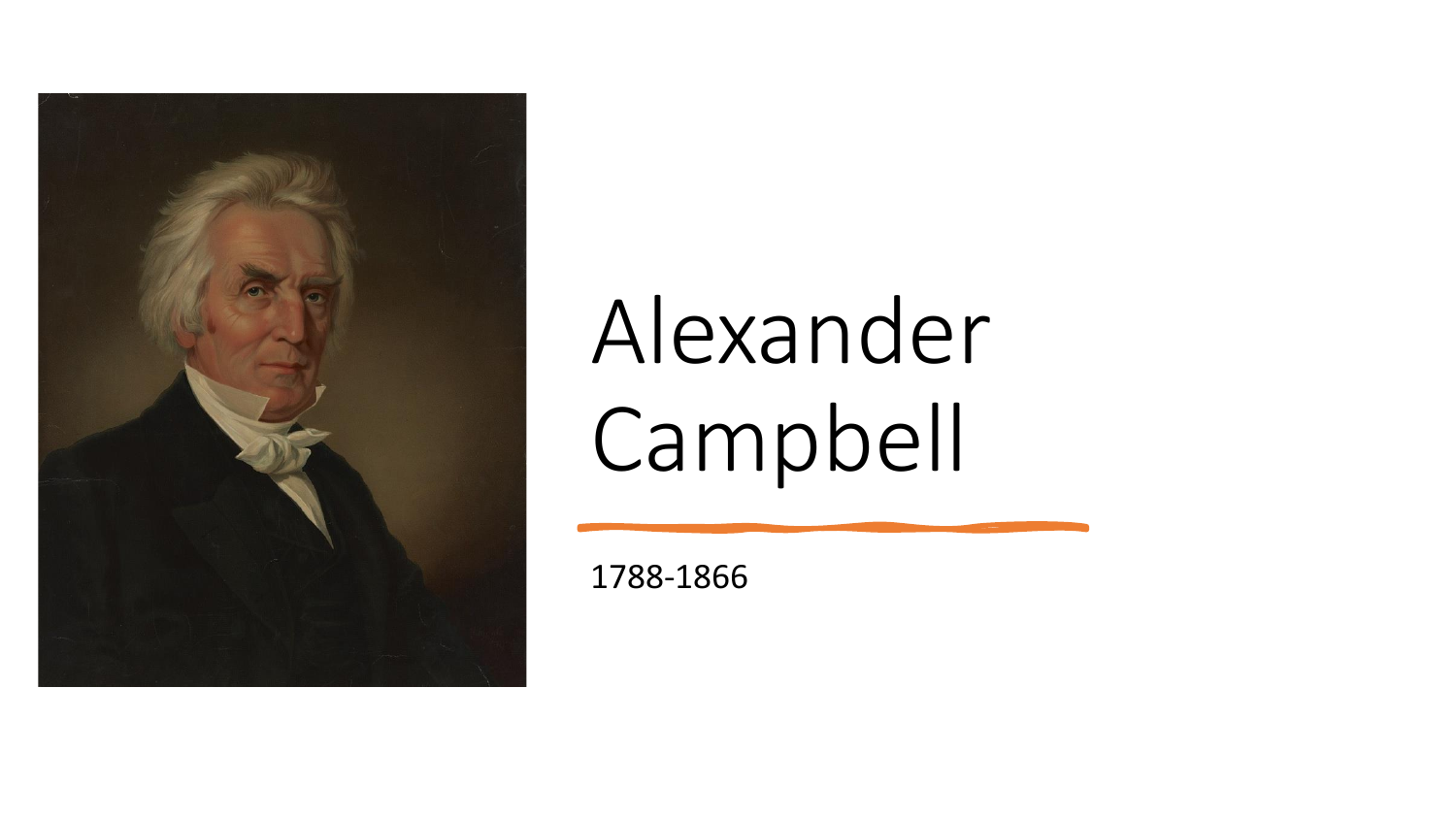- [https://babel.hathitrust.org/cgi/pt?id=mdp.39015020738467&view=](https://babel.hathitrust.org/cgi/pt?id=mdp.39015020738467&view=1up&seq=16) 1up&seq=16
- Focused on five points regarding baptism
	- The *antecedents*
	- The *action*, called baptism (Immersion/Sprinkling)
	- The *subject* of that action (Believers/Infants)
	- The *design* of that action (Purpose)
	- The *consequents* of that action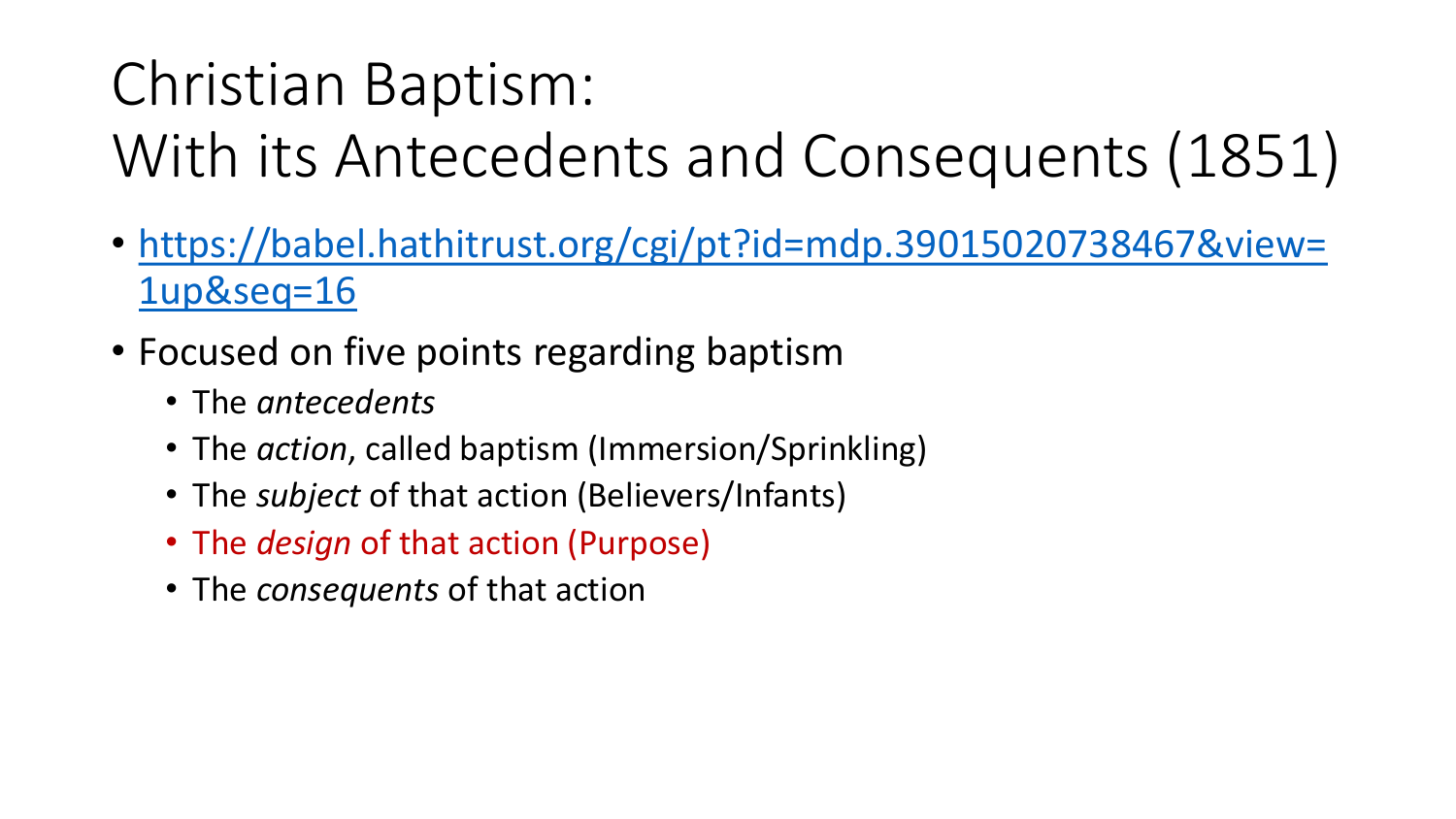"The important question of Christian Baptism is yet, with many, an undecided question. With man, too, it has been decided wrong, because decided on human authority, or on partial evidence, without personal and proper examination."

"Five points are necessarily involved in this discussion, essential to a rational and scriptural decision of the question."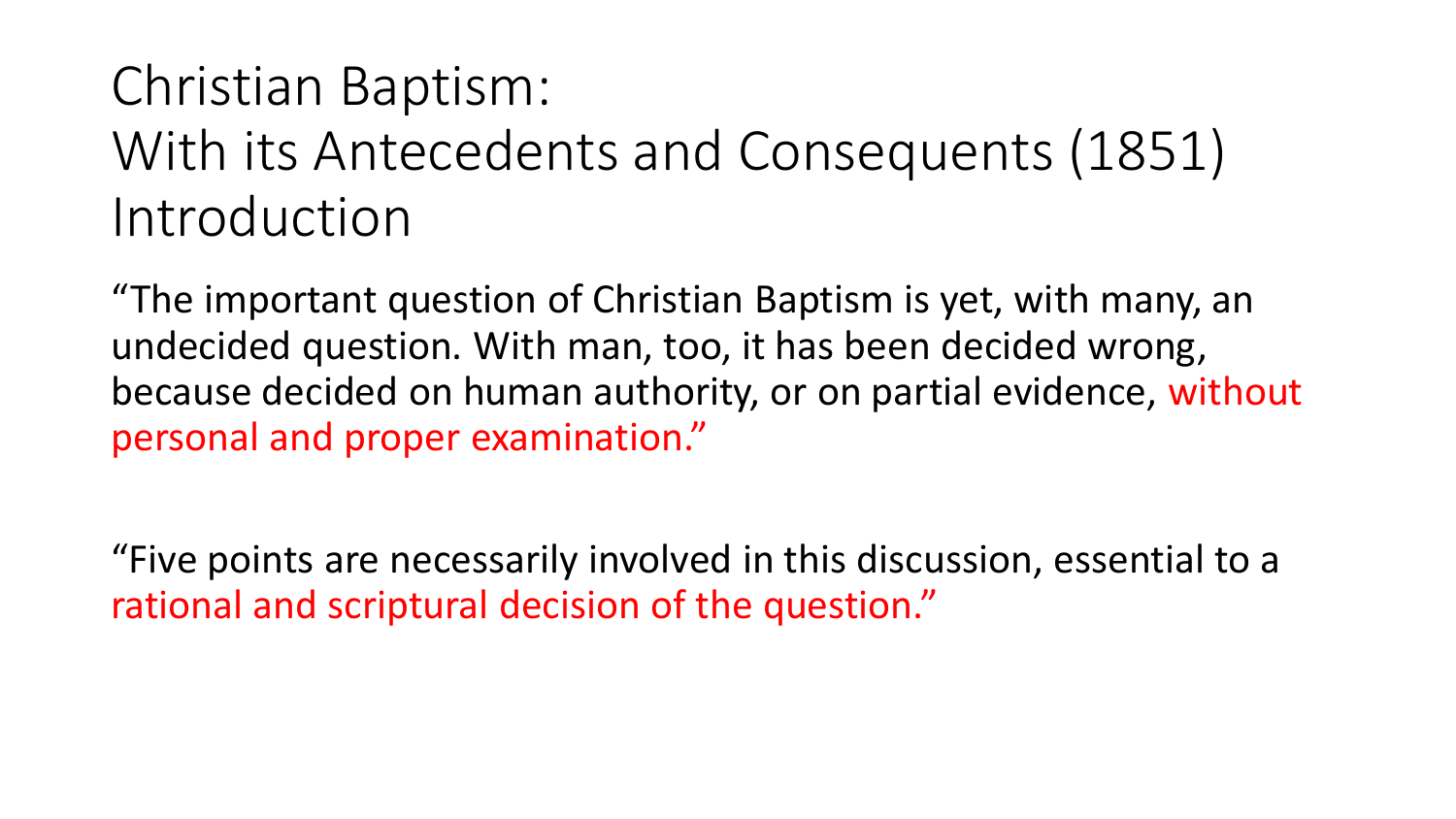"Neither Christian faith nor Christian character can be inherited, as the goods and chattels of this world. There is no royal or ancestral path to faith, piety, or humanity. Whatever truly elevates, adorns, or dignifies a human being, must be, more or less, the fruit of his own labor."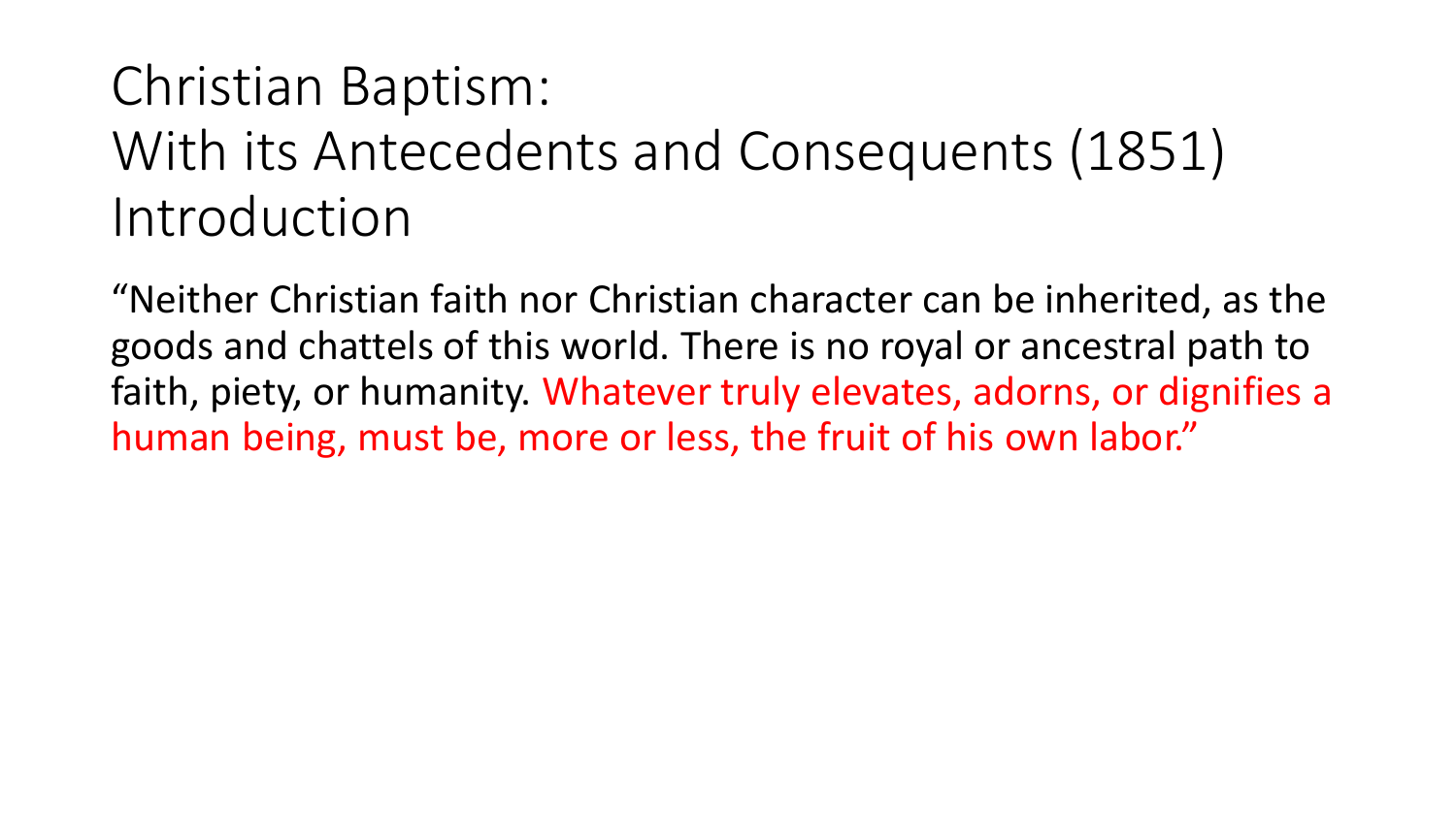"The continual agitation of this subject is important and benevolent, as long as unscriptural views of it are not only entertained, but made the bitter root of discord amongst good men, and of schism in the Christian profession. Truth ever gains, and error uniformly loses, by discussion."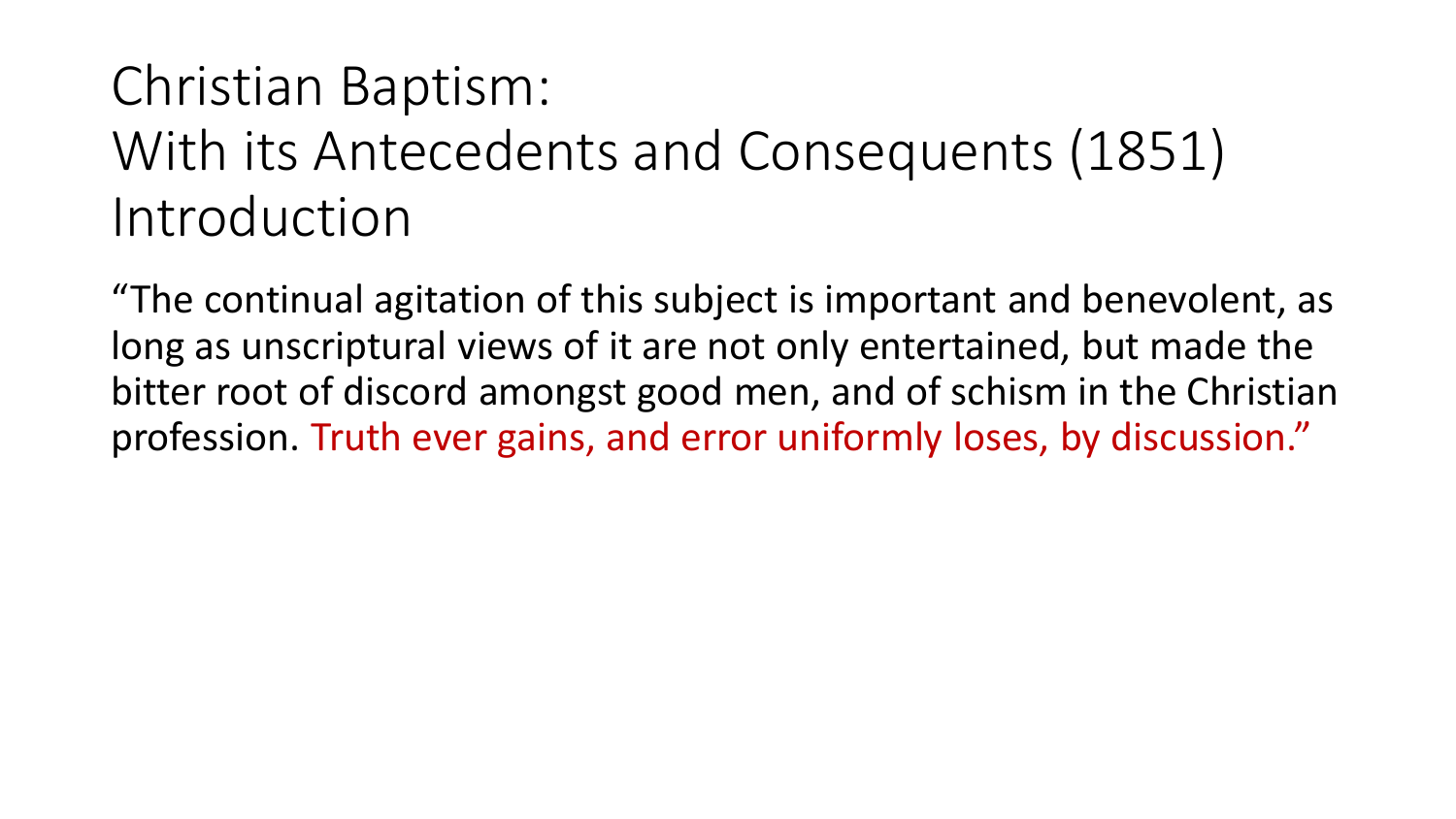"The Christian profession is not now what it once was. It has become secular and sectarian. The members of the church of Christ were formerly called 'saints', 'elect of God', a chosen generation', 'a royal priesthood', 'a peculiar people'. Now they are called 'Churchmen', 'Dissenters', 'Romanists', Protestants', Episcopalians', 'Presbyterians', 'Independents', Baptists', 'Methodists', etc."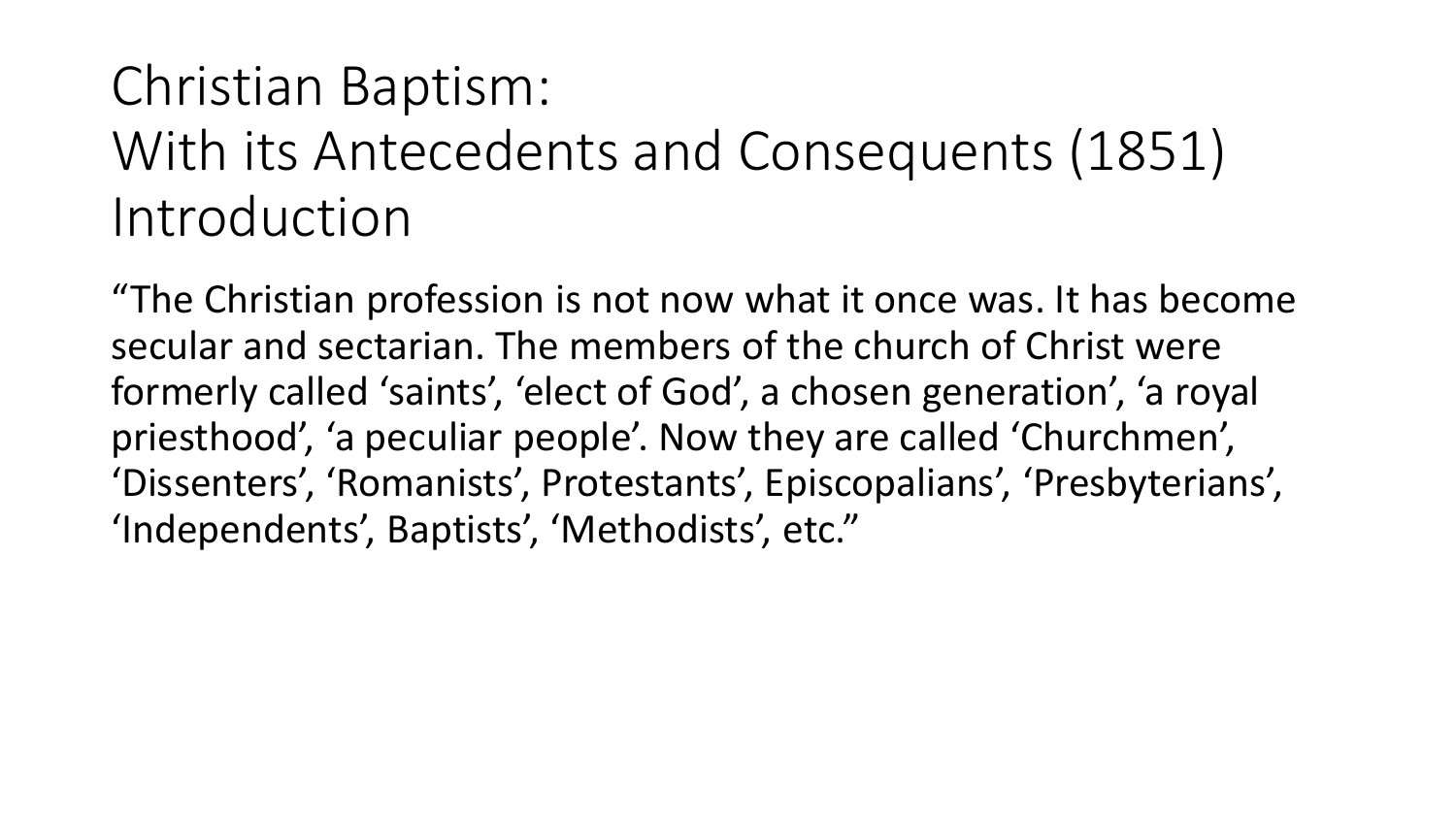"All creeds are mere theories of Christian doctrine, discipline, and government, exhibited as a basis of church union." (He goes on to point out how miserably they have failed)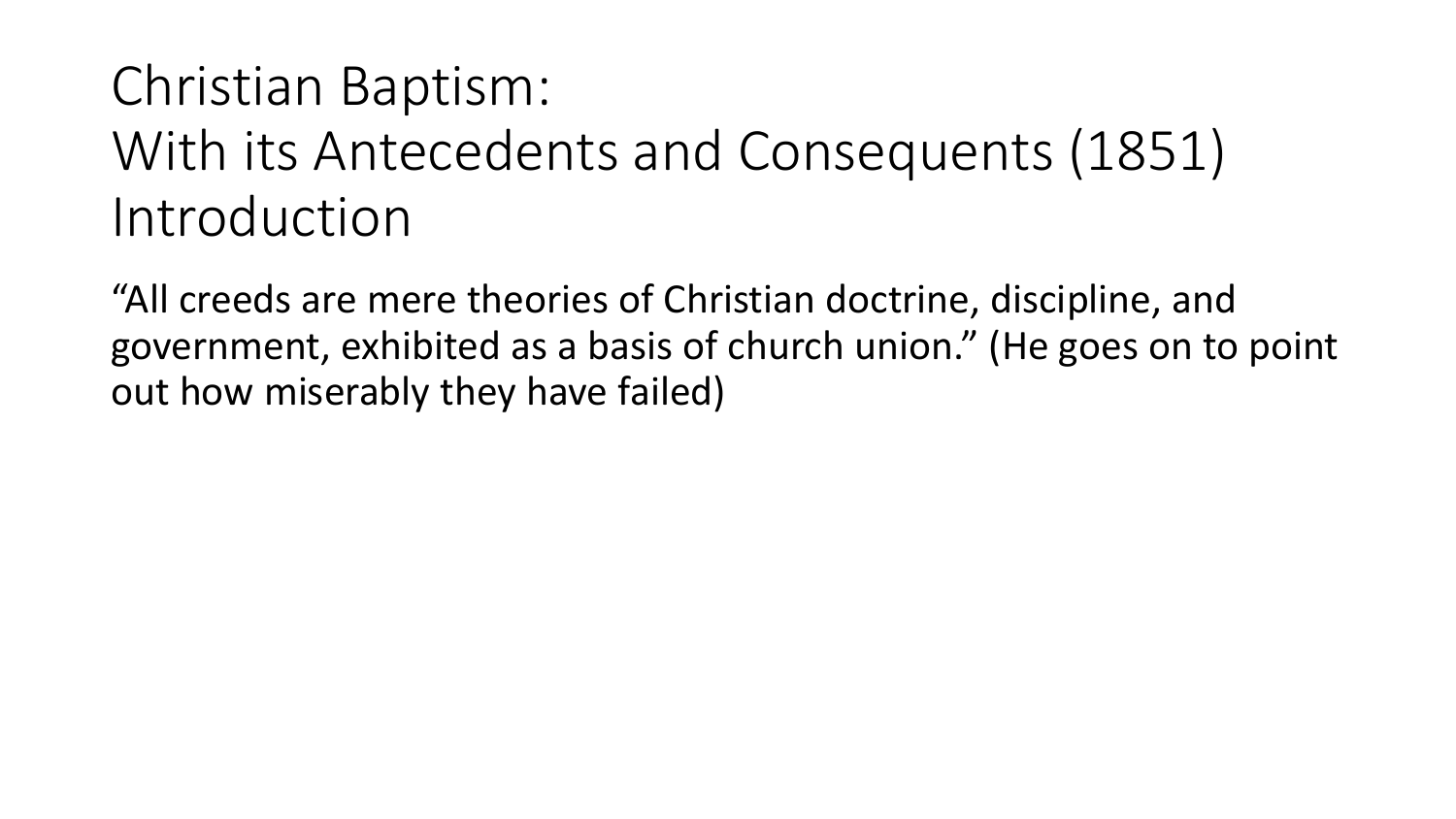(After naming the various denominations he opines) "Amongst them all, we thank the grace of God that there are many who believe in, and love the Saviour, and that, though we may not have Christian churches, we have many Christians."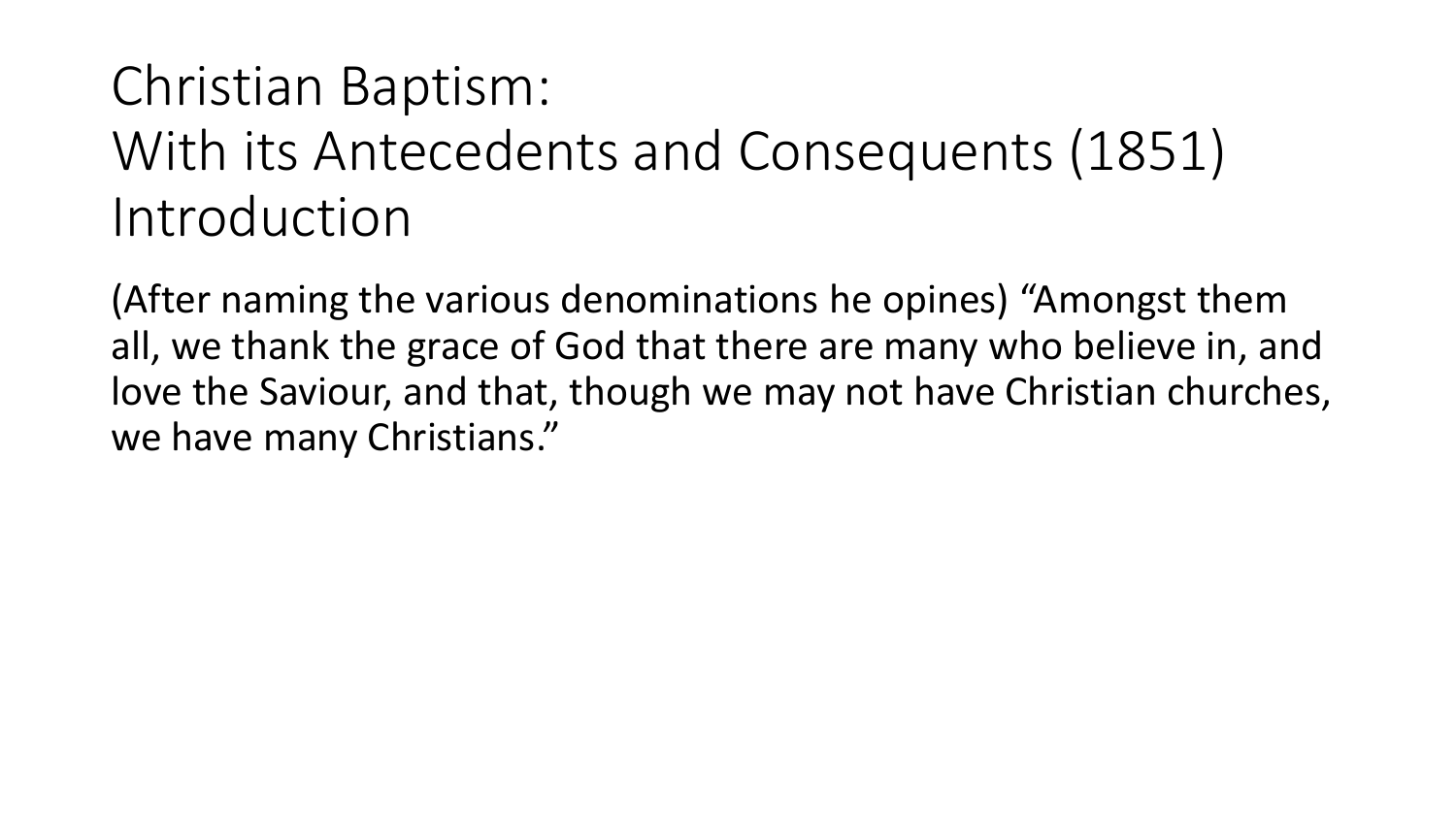#### Christian Baptism:

#### With its Antecedents and Consequents (1851) Introduction

"...we have proposed an *Evangelical Reformation* – or, rather, a return to the faith and manners anciently delivered to the saints – a RESTORATION of *original Christianity both in theory and practice.* The three capital points of which are:

- I. The Christian Scriptures, the only rule and measure of Christian faith and learning.
- II. The Christian confession, the foundation of Christian union and communion.
- III. The Christian ordinances baptism, the Lord's day, and the Lord's Supper, -- as taught and observed by the Apostles."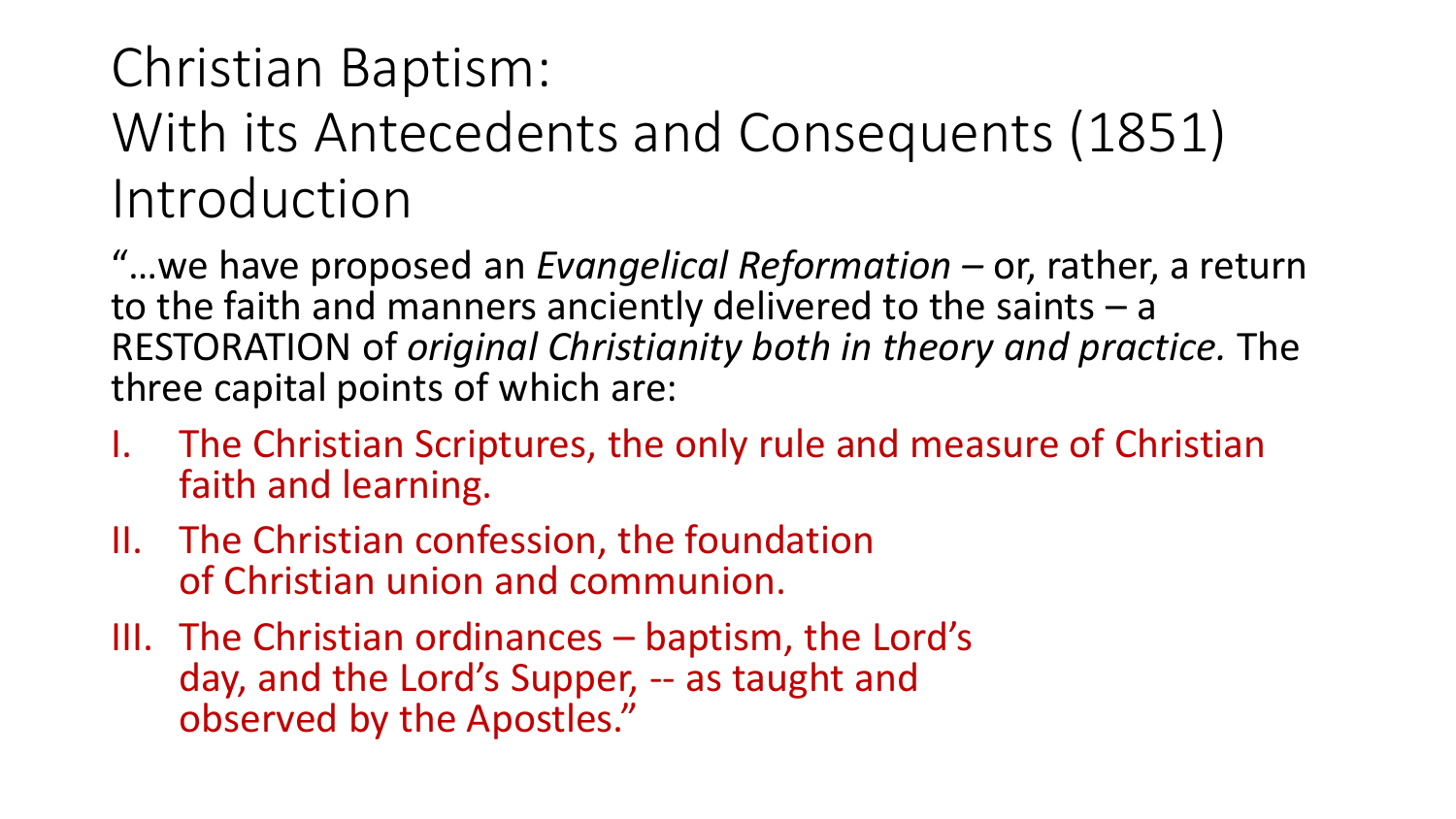"Concerning the first, it would seem enough to say, that as the Christian writings are the production of the Holy Spirit speaking to us through the minister of Christ, they are just what they ought to be…Hence the Christian Scriptures, when fairly translated, are more intelligible, comprehensive, and consequently better adapted to the whole family of man, than any formula of Christian doctrine ever delivered to man. If we cannot unite, and harmonize all discords, upon God's own book, in vain we shall attempt it on the books of men."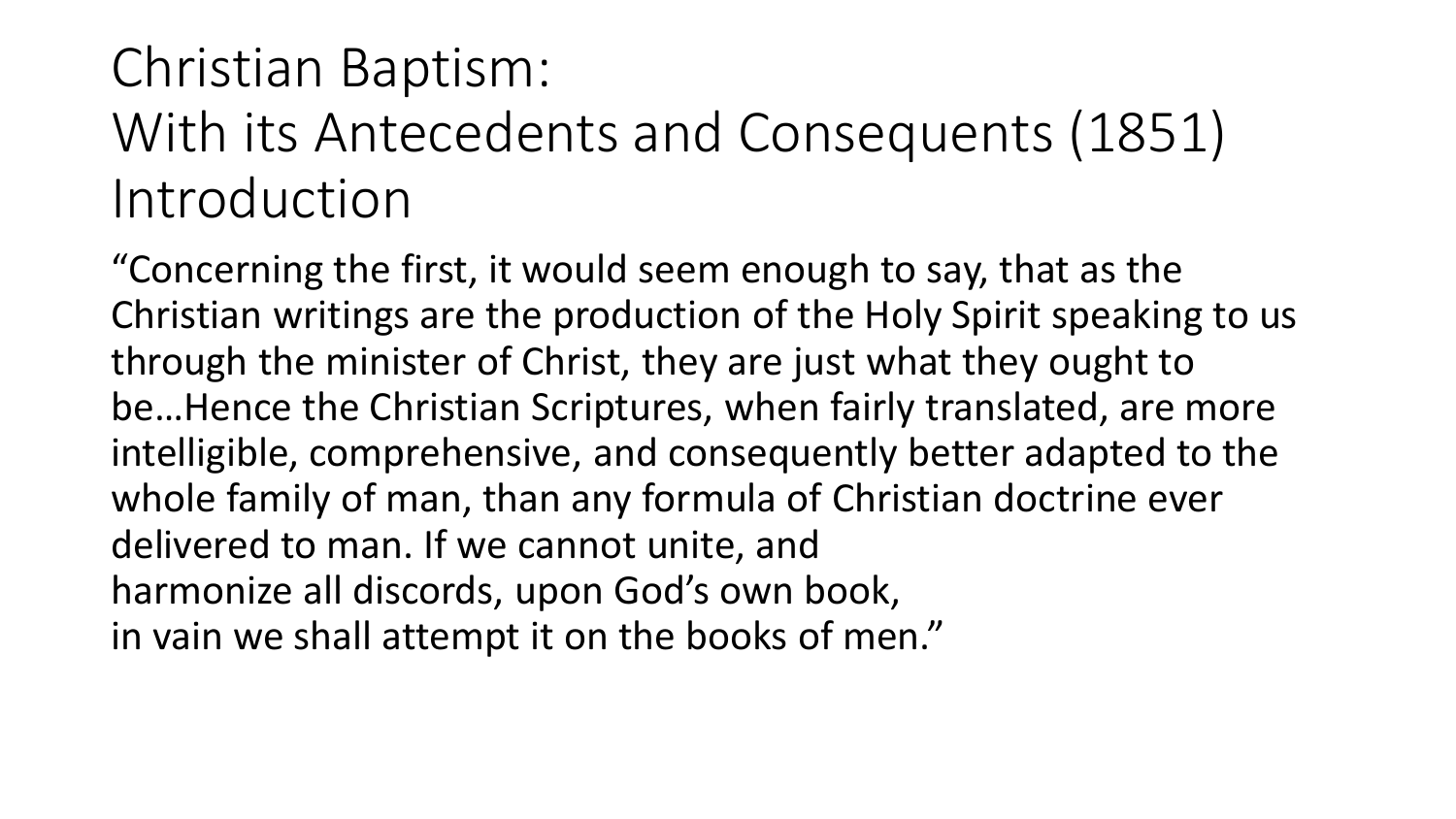Regarding the Christian confession…"this confession (made by Peter, 'Thou art the Christ, the Son of the living God') must be made by every applicant for Christian baptism … in order to be admitted into the Christian kingdom or church. No minister, or church of Jesus Christ, has any divine right or authority to ask for more or accept of less than this…"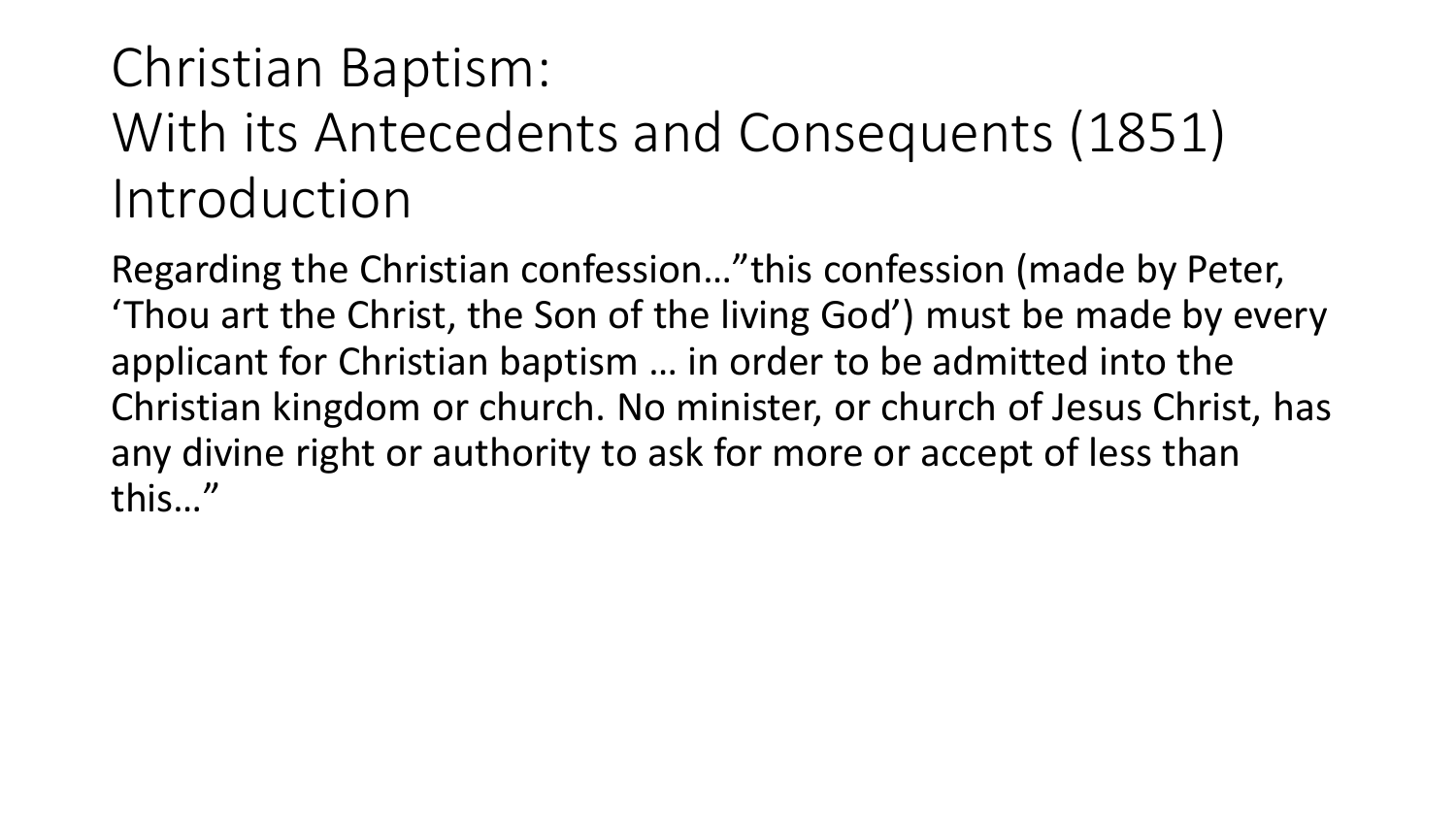"Concerning the other Christian ordinances, we observe that, being monumental of the Christian facts – Christ's death, burial, and resurrection – and containing in them the grace of God; being also social in their nature, they are weekly institutions, and to be diligently observed by all the faithful in Christ Jesus in their public weekly assemblies…As for prayer and praise, they are, indeed, Christian institutions; but not exclusively so….Though we have no private, no family altar, priest, or sacrifice, we have our personal and our Christian family prayer and praise…"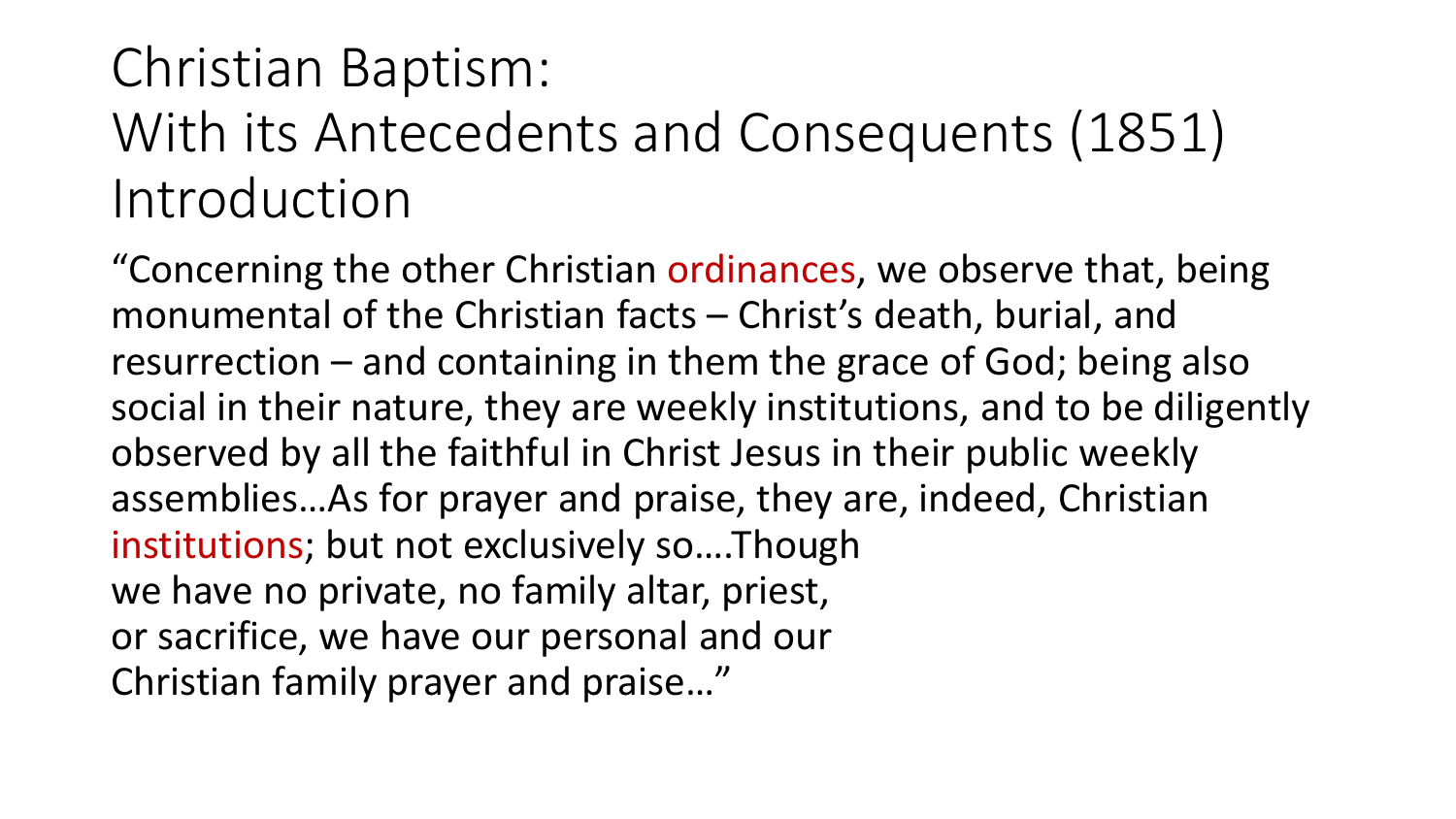[In order to find unity] "…instead of the modern ecclesiastic and sectarian terminology, or technical style, we adopt BIBLE NAMES FOR BIBLE THINGS. For example: instead of 'sacraments' we prefer 'ordinances', for the 'Eucharist', the "Lord's Supper'…"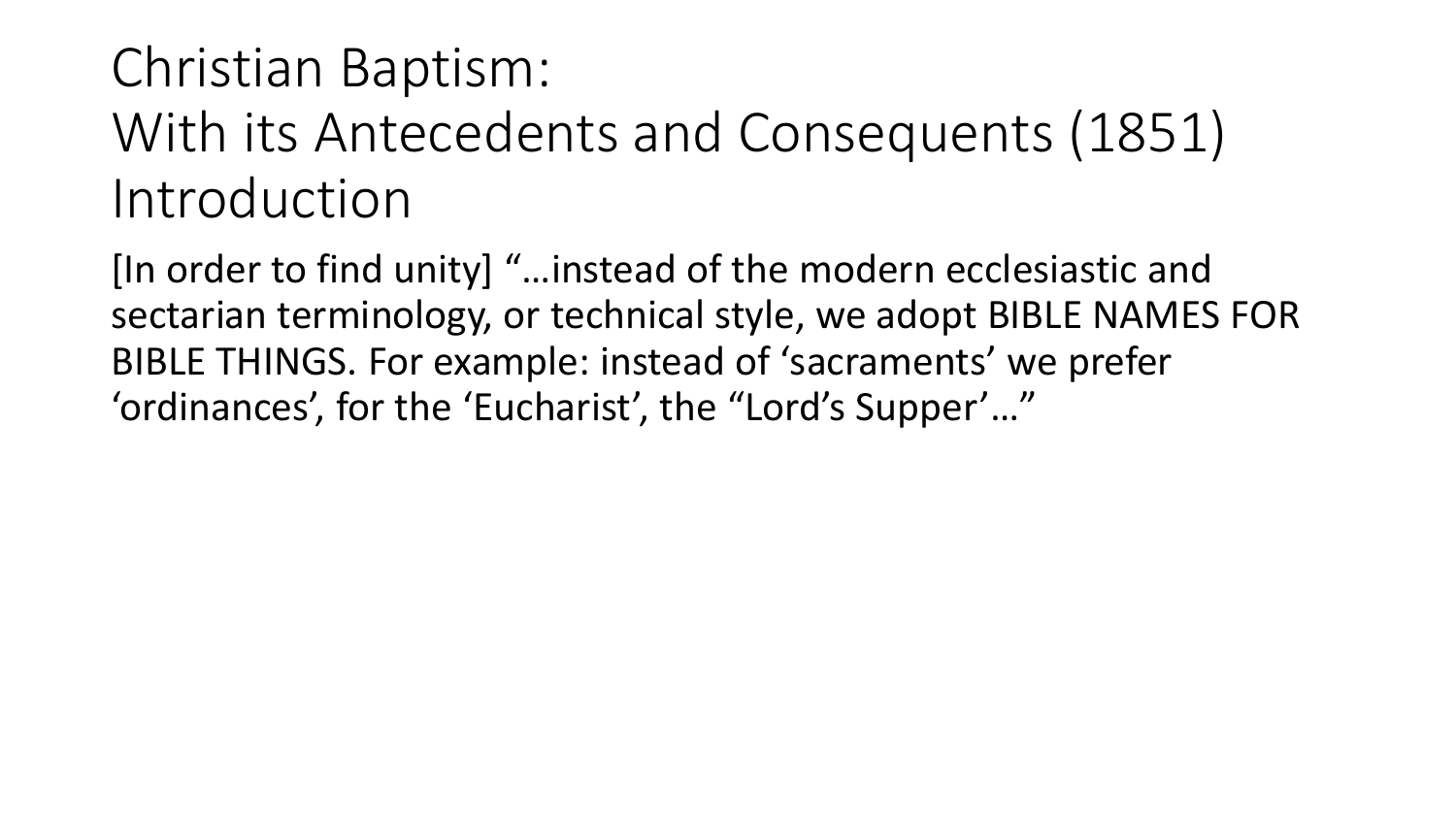"The second grand proposition essential to an evangelical reformation – to Christian union and cooperation in the kingdom of Christ, is, - that UNITY OF FAITH, and not *unity of opinion,* must be publicly and privately taught and advocated as prerequisite to the communion of the children of God."